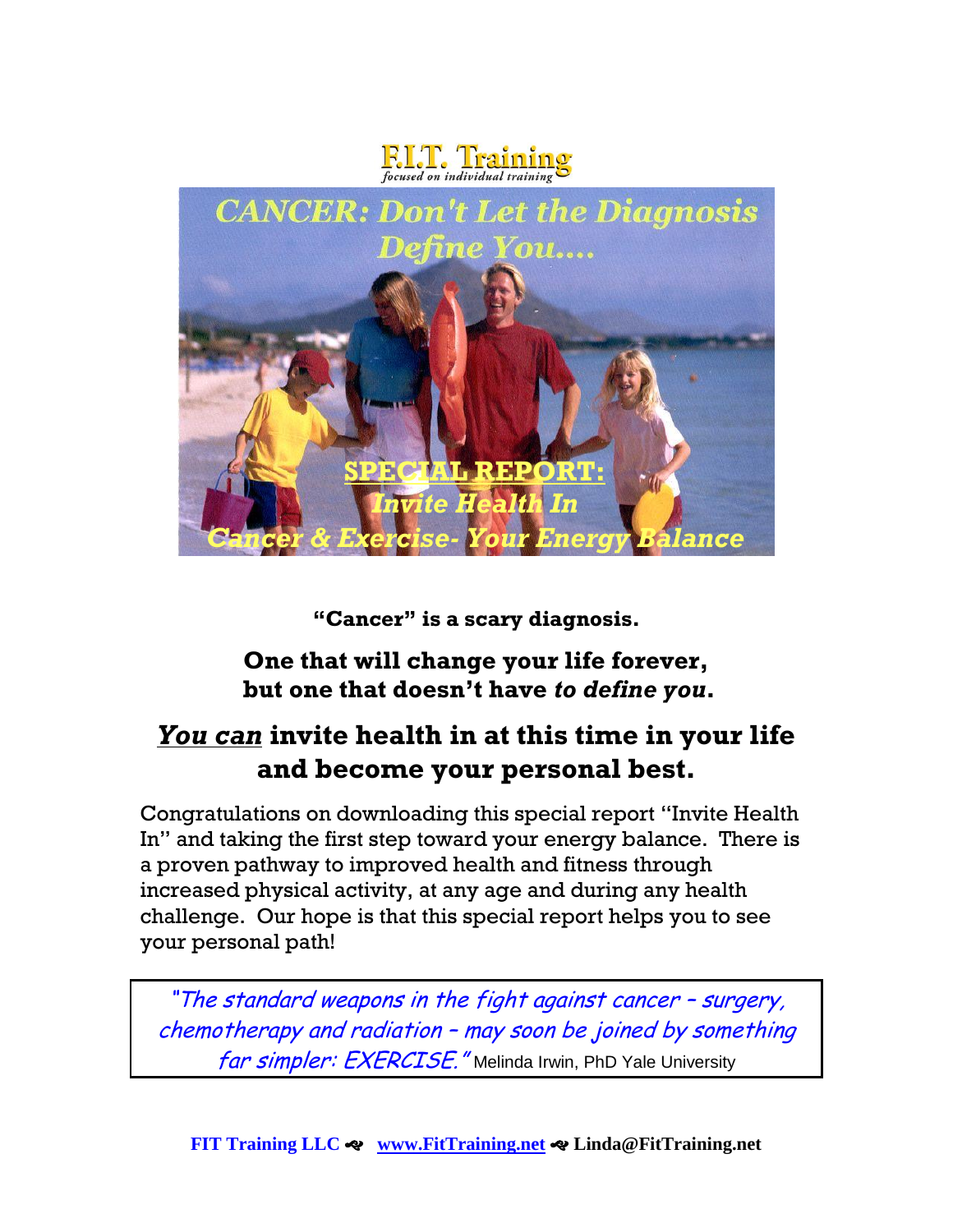Many people living with cancer are eager to learn about ways to support their health. We have created this report to give you some background information regarding the connection between increased physical activity and decreased side effects and recurrence relating after a cancer diagnosis.

The information included in this report is offered as general knowledge and is not a substitute for your doctor's medical advice or treatment for specific medical conditions.

Some folks believe because they have medical issues that exercise or increased physical activity is not for them. However, since you have requested this report, I suspect you are open to considering where you are today in relation to your current fitness level, and have decided you want to improve; hooray for you!

In the past, people with serious chronic diseases like cancer, have been advised by their doctor to avoid physical activity and increase rest. In the case of recent surgery, or if exercise causes rapid heart rate, dizziness or severe pain this may still be the case.

However, the American Cancer Society now advocates that for many cancer patients, exercise is beneficial. ACS studies consistently showed these three benefits of exercise:

- Improved physical fitness
- Higher self-esteem
- Lower levels of anxiety, depression and fatigue

A cancer diagnosis and ensuing chemotherapy or radiation treatments can leave you depressed, tired and lethargic.

However, there are nationally certified cancer exercise trainers, (I am proud to be one) that can help patients and survivors develop a specialized exercise program that's right for them.

What we now know is that exercise not only engages your body, but your mind as well. It can offer you an improved sense of well being and significantly decrease the fatigue and anxiety that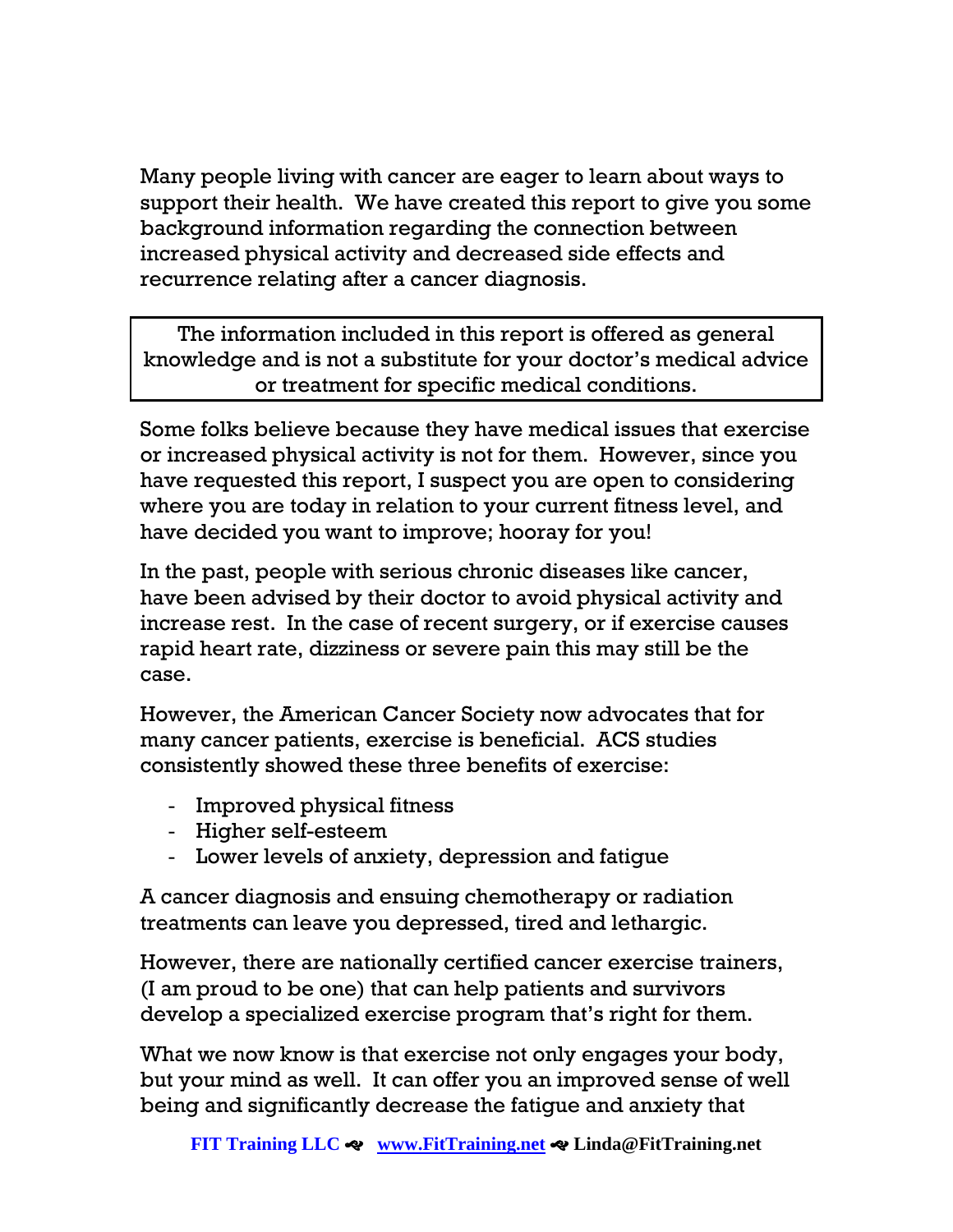accompanies cancer treatments.

Not to be ignored is the fact that exercise has also been proven to help decrease the chance of a recurrence for many cancers.

### **Improved Physical Fitness**

In a report from the US Surgeon General entitled "Physical Activity and Health" several key messages, directed at those individuals with medical challenges, including cancer, clearly states 3 key benefits of increased physical activity:

- 1. Can help people with chronic, disabling conditions improve their stamina and muscle strength.
- 2. Reduces symptoms of anxiety and depression, improves mood, and promotes general feelings of well-being.
- 3. Need not be strenuous to achieve health benefits

## **Higher Self Esteem**

There was recently a study performed in Canada where 242 breast cancer patients while on chemotherapy were randomly put into three groups: Strength training, cardiovascular exercise training; the control group (no exercise at all).

They measured all the expected physical changes, but perhaps even more important, the participants reported improvements in their quality of life, including how they viewed themselves, no matter which *exercise* group they were in.

To endure chemotherapy, most likely lose your hair and possibly one or both breasts (41% of the participants in this study had a mastectomy) and still be able to maintain a good self image is awesome! The control group (non exercisers) did not report any improvements in self esteem.

## **Lower levels of anxiety, depression and fatigue**

The American Cancer Society reports that most cancer patients notice a loss of energy. During chemotherapy and radiation, about 70% of patients have fatigue. For many, fatigue is severe and limits